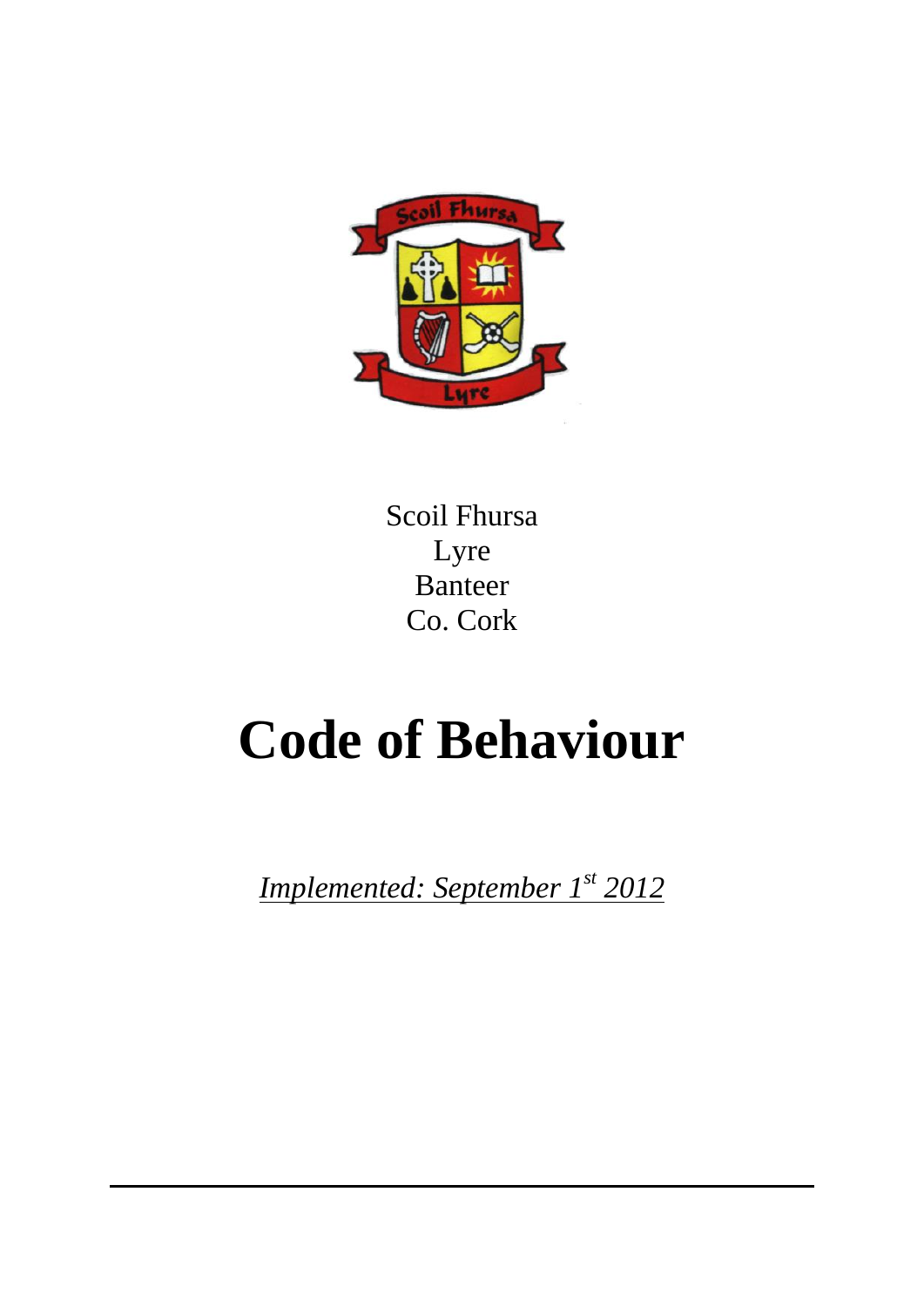### **Introductory Statement**

This draft Code of Behaviour has been devised by the staff of Scoil Fhursa, Lyre in consultation with the members of the Board of Management, parents and the pupils of the school. It was devised during the final term of the 2011/2012 school year.

### **Rationale**

The Board of Management of Scoil Fhursa decided to review the Behaviour Policy to ensure that it is in compliance with legal requirements and good practice as set out in *Developing a Code of Behaviour: Guidelines for Schools, NEWB, 2008.*

It is a requirement under the Education Welfare Act, 2000, Section 23 (1) which refers to *the obligation on schools to prepare a code of behaviour in respect of the students registered* 

*at the school. It details in Section 23(2), that the code of behaviour shall specify:*

*A. The standards of behaviour that shall be observed by each student attending the school; B. The measures that shall be taken when a student fails or refuses to observe those standards;*

*C. The procedures to be followed before a student may be suspended or expelled from the school concerned;*

*D. The grounds for removing a suspension imposed in relation to a student; and*

*E. The procedures to be followed in relation to a child's absence from school.*

# **Relationship to Characteristic Ethos**

Scoil Fhursa seeks to enable each child to develop his/her potential in a caring environment where the talents of each child are nurtured and valued. The school climate and atmosphere are created by the actions and behaviour of everyone in the school community. The behaviour of adults in a child's life, including parents and teachers, is a significant influence on how a child acts. The code will be most effective where there is a high level of openness and cooperation between staff, parents and pupils. A clear understanding among all the partners of the standards of behaviour required and the procedures to be adopted where there are breaches of the code also helps ensure a harmonious environment where all can work effectively.

### **Aims**

In devising this code, consideration has been given to the particular needs and circumstances of this school. The aim is to create an ordered and orderly environment in which pupils can, through developing self-discipline, feel secure and make progress in all aspects of their development. This code of behaviour describes the school's expectations about how each member of the school community will help to make the school a good place for teaching and learning. Every effort will be made by all members of staff to adopt a positive approach to the question of behaviour in the school and the over-riding aims will be –

*Implemented: September 1st 2012 Page 1 of 12*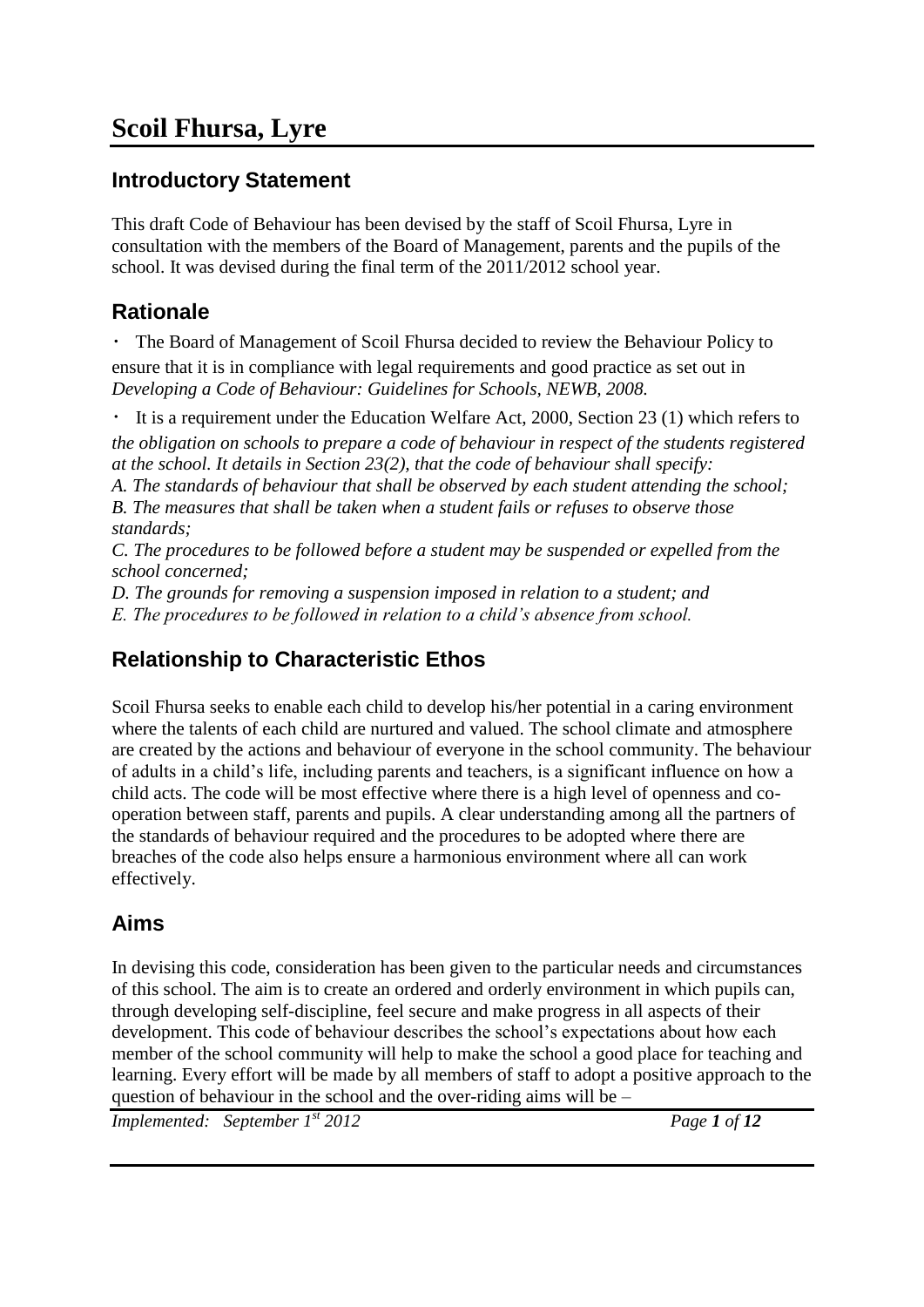- To ensure an educational environment that is guided by our vision statement;
- To promote positive behaviour and self-discipline recognising the differences between children and the need to accommodate these differences;
- To foster the development of a sense of responsibility and self-discipline in pupils based on respect, consideration and tolerance of others;
- To enhance the learning environment and allow the school to function in an orderly way where children can make progress in all aspects of their development;
- To ensure the safety and well being of all members of the school community;
- To assist the parents and children in understanding the systems and procedures that form part of the Code and to seek their co-operation in the application of these procedures;
- To ensure that the system of rules, rewards and sanctions are implemented in a fair and consistent manner throughout the school;
- To foster caring attitudes to one another and to the environment;
- To enable teachers to teach without disruption.

# **Guidelines for Behaviour in the School**

The school recognises the variety of differences that exist between children and the need to tolerate these differences. It is agreed that a high standard of behaviour requires a strong sense of community within the school and a high level of co-operation among staff and between staff, parents and pupils. Every effort will be made to ensure that the code of behaviour is implemented in a reasonable, fair and consistent manner. The limits of behaviour are clearly defined and children become familiar with the consequences of behaviour beyond these limits. The over-riding principle governing this code is respect respect for ourselves and others; our own and others' property and the environment. The school expects the highest standard of behaviour from its pupils including the following:

- *Each pupil is expected to be well behaved and show consideration for other children and adults;*
- *Each pupil is expected to show respect for the property of the school, other children's and their own belongings;*
- *Each pupil is expected to attend school on a regular basis and to be punctual;*
- *Each pupil is expected to do his/her best both in school and for homework.*

While the school has expanded on these principles to outline the "school rules", each class is required to draft their own class rules or charter, through consultation and discussion within the class and they will reflect the age and maturity levels of the students in the class. These rules will be kept to a minimum, they will be recorded in simple language and they will be stated positively, telling students what to do as well as what not to do. The rules will be referred to regularly and will form part of SPHE lessons.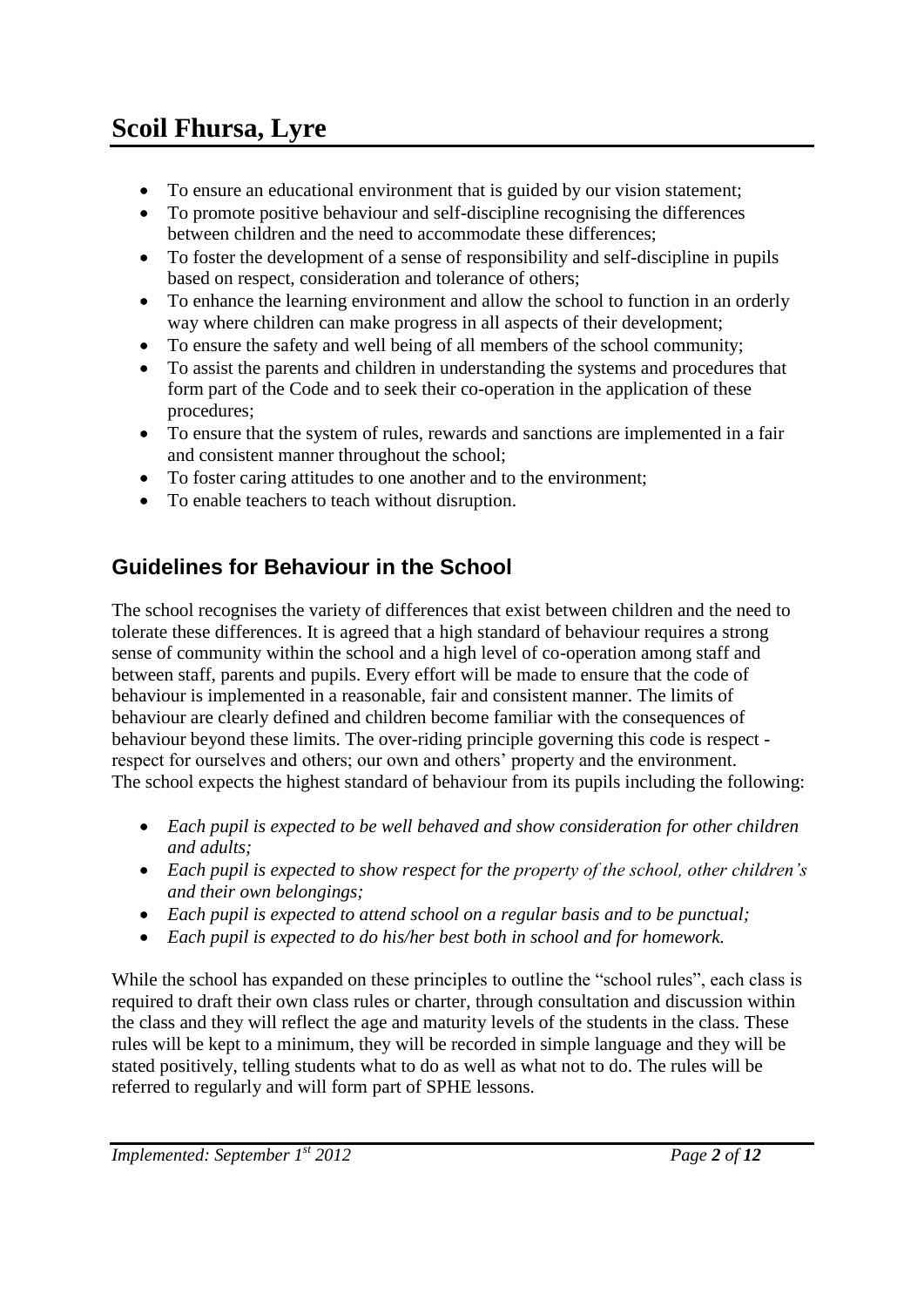# **Whole School Approach to Promoting Positive Behaviour**

The Board of Management and the Principal have overall responsibility for the implementation and on-going monitoring of this policy. However, all staff members have responsibility for their own classes and for the general school population when on yard duty or on any organised out-of-school activity. Senior students have a role to play in modelling good behaviour at school whilst the role of parents is in supporting and assisting the staff to implement and uphold the school code. The school values the support and co-operation of parents in the promotion of this strategy. The policy shall apply to all students during *all*  school related activities. It is the policy of this school to actively promote good behaviour. Children learn best by being rewarded. It is more positive to praise a child doing the proper thing than to constantly scold the child who misbehaves. As part of our on-going efforts to promote positive behaviour, time will be allocated at some staff meetings for discussion regarding the implementation of the code. Staff will be given opportunities to share their experience of both positive and negative behaviour and to learn from collective wisdom. Teachers will use various strategies to promote good behaviour including "Golden Time", star/reward charts, stickers, homework passes, weekly lottery/raffle, lucky dip, group competition (groups compete, if someone misbehaves other groups get extra point), extra responsibilities in class and in the school, singling out for exceptional worthwhile achievements and efforts, and other incidental means of praise or reward. To facilitate new members of staff become familiar with practices within the school, discussion regarding the implementation of the code will always form part of the first staff meeting held each September. A copy of the code will be available to both parents and teachers and the code will also be given to parents whenever they enrol a child in the school.

# **Rewards and Sanctions**

### **The following strategies will be used by all teachers:**

### *Praise*

Praise may be given by means of any one of the following:

- A quiet word or gesture to show approval;
- A comment in a child's exercise book;
- A visit to another class, to another member of staff or to the Principal for commendation;
- A word of praise in front of a group or the class;
- A reward system student of the week/occasional treats;
- Special mention at assembly;
- Delegating some special responsibility or privilege;
- A mention to parents either written or verbal communication;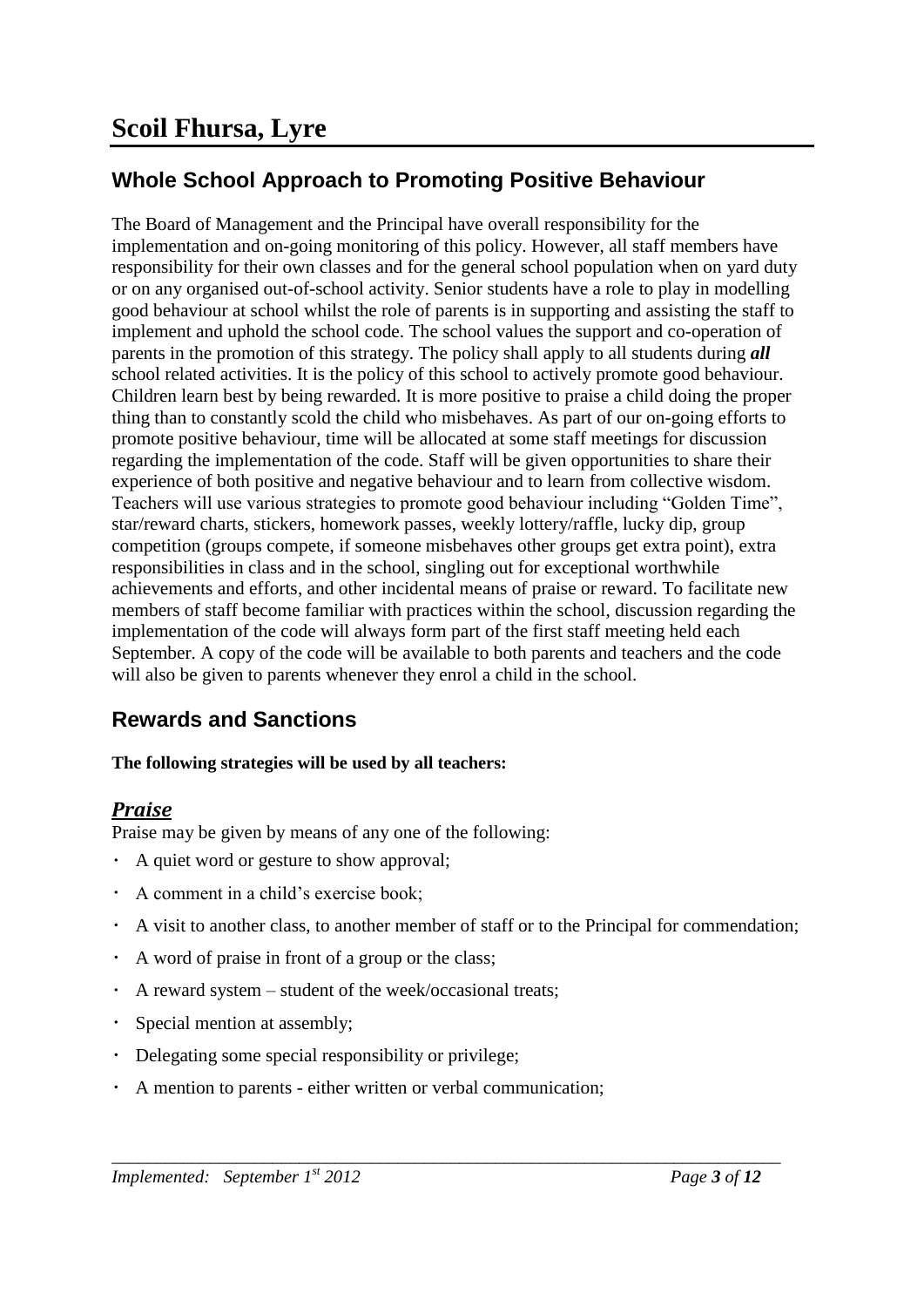### *Disapproval*

#### **The purpose of sanctions and other strategies is to promote positive behaviour and to discourage misbehaviour. Sanctions will be applied according to the gravity of the misbehaviour, with due regard to the age and emotional development of the child.**

The following stages will be used to show disapproval of inappropriate behaviour – they are not always followed in the format listed.

- $\bullet$  . Reasoning with pupils including advising them about the consequences of their actions;
- $\bullet$  . Verbal reprimand (including advice on how to improve);
- Temporary removal from group (within the class or on the yard);
- Note in journal from class teacher to be signed by parent;
- Reflection sheet (kept on file by teacher);
- Verbal communication with parents/guardians;
- Prescribing extra work (kept on file by teacher);
- $\bullet$  . Supervision during lunch break in designated area;
- Withdrawal of privileges, responsibilities or extra duties;
- Recording instances of repeated misbehaviour and referral to the Principal;
- Formal written communication with parents/guardians;
- Referral to the Principal and the Chairperson of the Board of Management;
- Formal meeting with parents/guardians;  $\bullet$  .
- Suspension;
- Expulsion.

### **Pupils will not be deprived of engagement in a Curricular Area, except on the grounds of health and safety.**

#### **Occasionally, other prudent, unlisted steps may be taken.**

Initially instances of misbehaviour will be dealt with by the class teacher. This will include children being advised about their behaviour and about how to improve. Discussion about behaviour and its consequences will form part of SPHE lessons at all class levels. Teachers will actively promote good behaviour and aim to "catch" repeated offenders at activities where they can give positive feedback, thus promoting better behaviour. However, where these strategies have failed and where misbehaviour is more serious or persistent it will be necessary to involve others including the Principal, parents/guardians and the Board of Management. The Principal and staff may also seek assistance from NEPS, SESS, HSE or other agencies.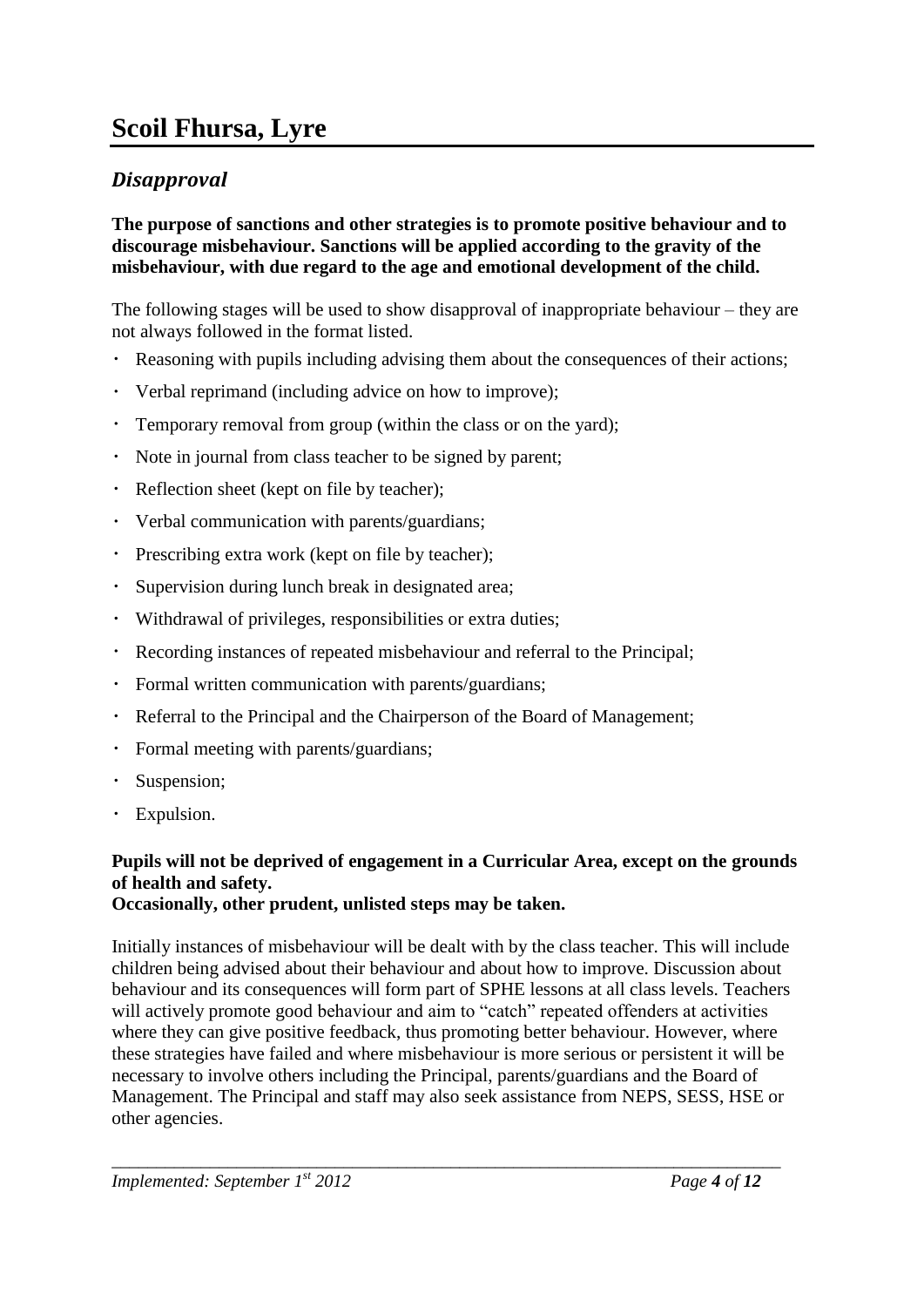### **Classification of Misbehaviours**

Misbehaviour falls into one of three categories – minor, serious or gross. Teachers and/or the Principal will make judgements based on a common sense approach having regard to the age or vulnerability of the child and the gravity and frequency of any misbehaviour as follows:

### *Minor Misbehaviour*

The following are examples of possible minor misbehaviour:

Interrupting class work / Regularly arriving late for school / Running in the school building / Littering around the school / Not completing homework without good reason (to include a note from a parent/guardian) / Talking out of turn.

#### **Teachers will take the following steps when dealing with Minor Misbehaviour**

#### **Phase 1**

- Reasoning with the pupil
- Verbal reprimand;
- Time out:
- Note in journal from class teacher to be signed by parent;
- Noting instances of yard misbehaviour in the incident book and informing class teacher.

#### **Regular occurrences of Minor Misbehaviour will be dealt with as follows:**

#### **Phase 2**

- $\bullet$  . Temporary separation from peers (within the classroom);
- Reflection sheet (describing incident) signed by parents/teacher/student
- $\bullet$  . Referral to the Principal;
- Discussion with parents about misbehaviour.

#### **Phase 3**

- Child will be sent to the Principal;
- Formal letter from school Principal informing parent of continuous misbehaviour;

- Denial of participation in some class activity e.g. school tour/sporting event/etc
- Class teacher and/or Principal will meet with one/both parents;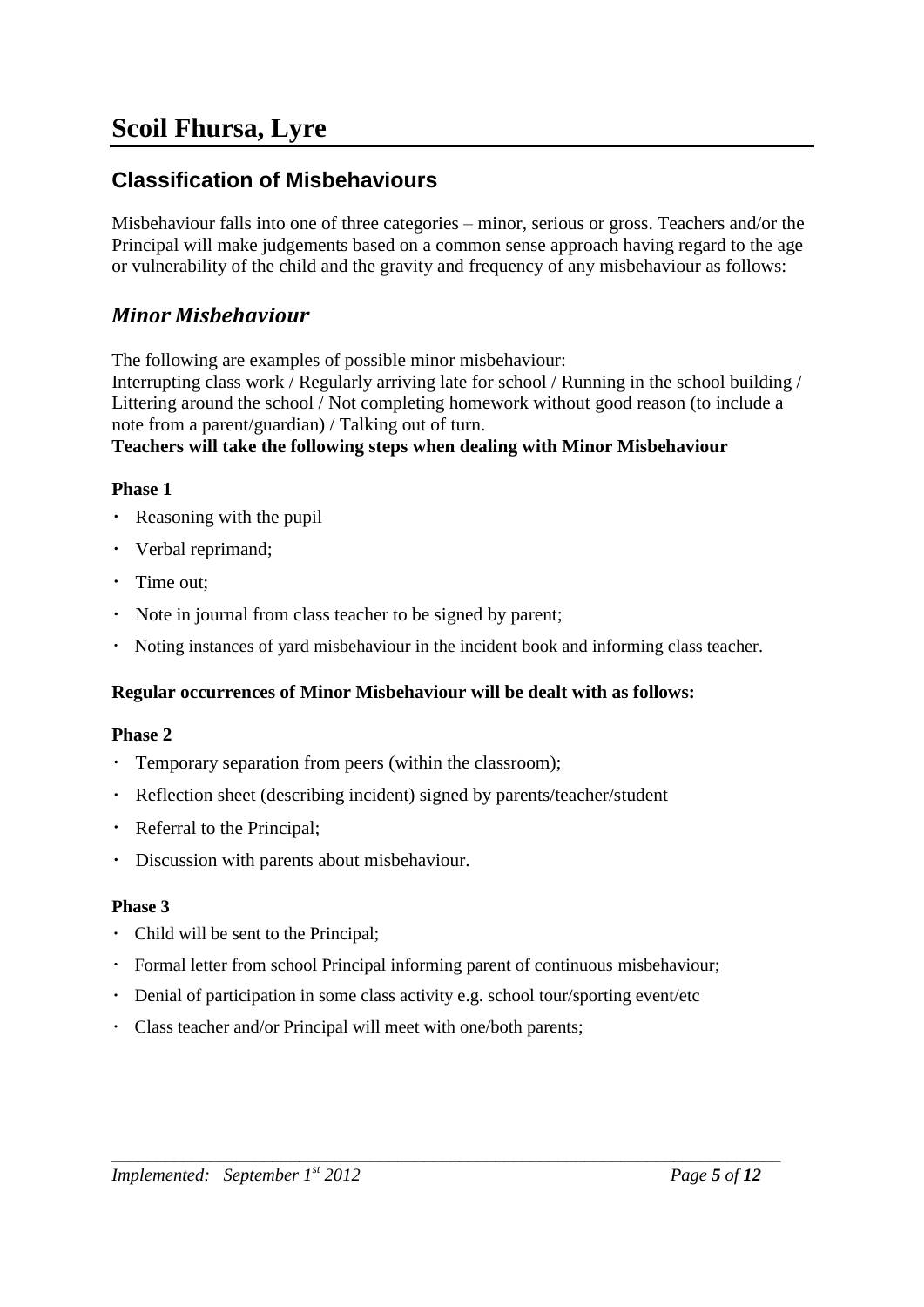### *Serious Misbehaviour*

The following are examples of possible serious misbehaviour:

Constantly disruptive in class / Telling continuous lies / Stealing / Damaging others' property / Bullying / Answering back a teacher / Endangering self or fellow pupils in the class or the yard /Persistant use of unacceptable language / Deliberate, continual disobedience / disrespectful or unmannerly behaviour / leaving school premises without permission.

### **All incidents of bullying will be dealt with as outlined in the school's Anti-bullying policy.**

**Teachers will take steps as outlined from Phase 2 above, but depending on misbehaviour may proceed to the following steps when dealing with Serious Misbehaviour**

Parents will be invited to meet class teacher, the principal and/or the chairperson to discuss repeated serious incidents of misbehaviour.

- An account of all incidents will be entered in the relevant incident book;
- Suspension will be used as a sanction where all attempts at reasoning with the pupil have

failed and where all other efforts of the school in consultation with the parents or guardians of the pupil have failed to achieve a satisfactory conclusion. Following formal verbal discussions a letter outlining items discussed will be sent to parents. Communications to parents regarding the suspension of a pupil, or the possibility of considering suspension as a sanction, will be in writing. (Copies of all correspondence will be retained)

# *Gross Misbehaviour*

The following are examples of gross misbehaviour:

Bringing weapons or dangerous substances to school / Persistently engaging in activities which have been identified by members of staff as dangerous or inappropriate / Continually leaving school premises without permission / Deliberately injuring any member of the school community / Aggressive, threatening or violent behaviour towards a member of staff or a pupil; (e.g. physical violence, striking, biting, spitting). Persistent incidents of serious misbehaviour will be classified as gross misbehaviour.

### **Teachers will take the following step when dealing with Gross Misbehaviour**

Principal and Chairperson are informed immediately and suspension sanctioned.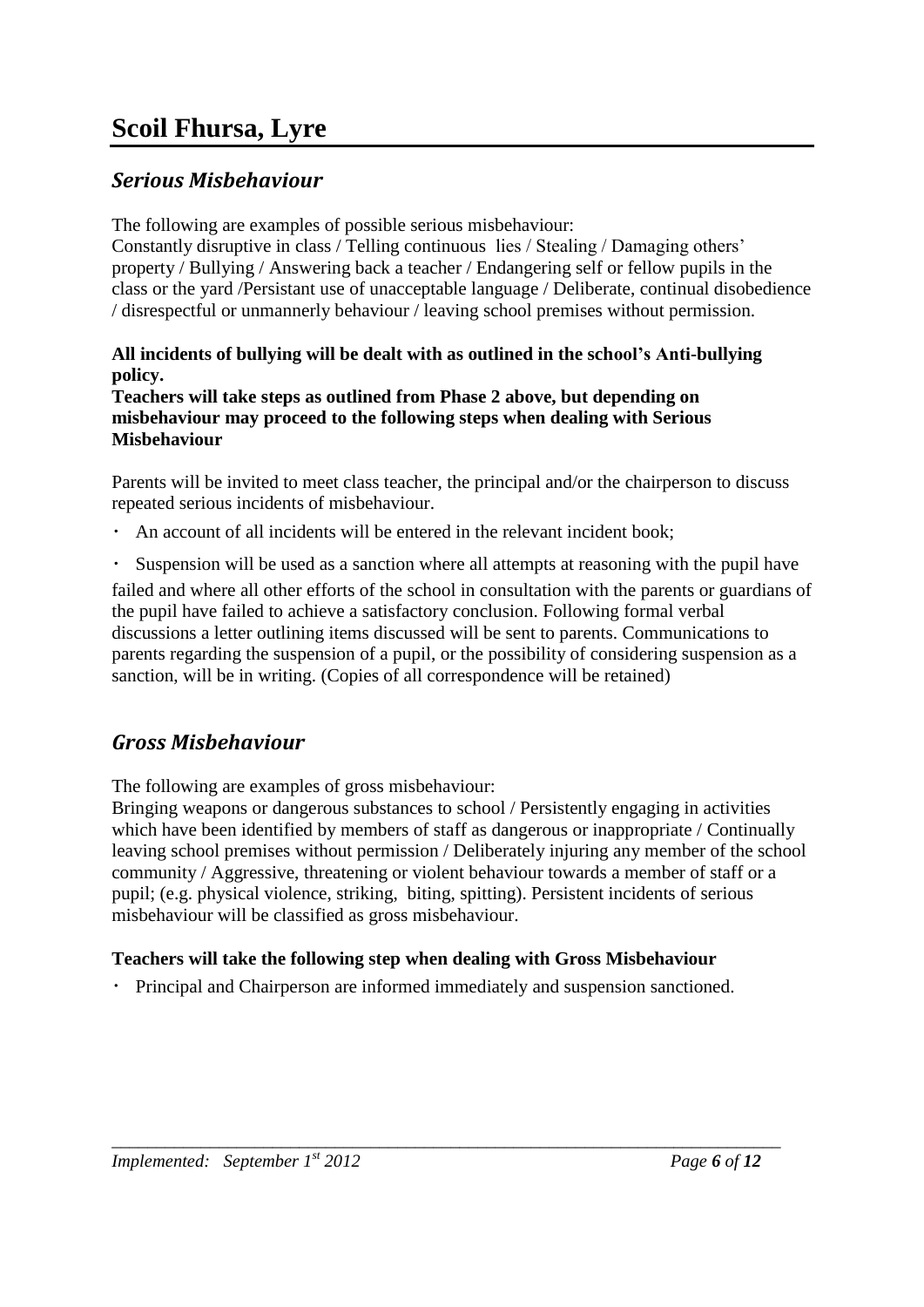### **Suspension**

Before serious sanctions such as suspension or expulsion are used, the normal channels of communication between school and parents will be utilised. Communication with parents may be verbal or by letter depending on the circumstances. For gross misbehaviour or repeated instances of serious misbehaviour, suspension may be considered. Parents concerned will be invited to come to the school to discuss their child's case. Where there are repeated instances of serious misbehaviour, the Chairperson of the Board of Management will be informed and the parents will be requested in writing to attend at the school to meet the Chairperson, teacher and the principal. If the parents (and the pupil) do not give an undertaking that the pupil will behave in an acceptable manner in the future the pupil may be suspended for a period. Prior to suspension, where possible, the Principal may review the case in consultation with teachers and other members of the school community involved, with due regard to records of previous misbehaviours, their pattern and context, sanctions and other interventions used and their outcomes and any relevant medical information. Suspension will be in accordance with the Rules for National Schools and the Education Welfare Act 2000. In the case of gross misbehaviour, where it is necessary to ensure that order and discipline are maintained and to secure the health and safety of pupils and teachers, the Board has deferred responsibility to the Chairperson and Principal to sanction an immediate suspension for a period not exceeding three school days, pending a discussion of the matter with the parents. Further suspensions will require Board of Management approval. This approval may be obtained at a regular meeting of the Board or at an emergency meeting at which the Chairperson and Principal have outlined for the Board the reasons why they feel it is necessary to impose a further suspension. In line with the requirements of the Education Welfare Act (2000), the Board of Management will inform the Education Welfare Board when any pupil's period of suspension equals or exceeds six school days. When a student is suspended, the parents/guardians will be requested to remove the student from the school. The Principal will meet with the parents/guardian to outline the decision to implement the suspension and will present the parents/guardian with a written statement of the terms, duration and date of the termination of the suspension.

### **Removal of Suspension (Reinstatement)**

Following, or during a period of suspension, the parent/s may apply to have the pupil reinstated to the school. The parent/s (and pupil) must give a satisfactory undertaking that a suspended pupil will behave in accordance with the school code and the Principal must be satisfied that the pupil's reinstatement will not constitute a risk to the pupil's own safety or that of the other pupils or staff **and** will not have a seriously detrimental effect on the education of other pupils. The Principal in consultation with the parents, the class teacher and the pupil (if appropriate) will facilitate the preparation of a behaviour plan for the pupil, if required, and will re-admit the pupil formally to the class. Where a satisfactory resolution to a problem is achieved, a pupil may be re-admitted to school within a suspension period at the discretion of the Chairperson of the Board and the Principal.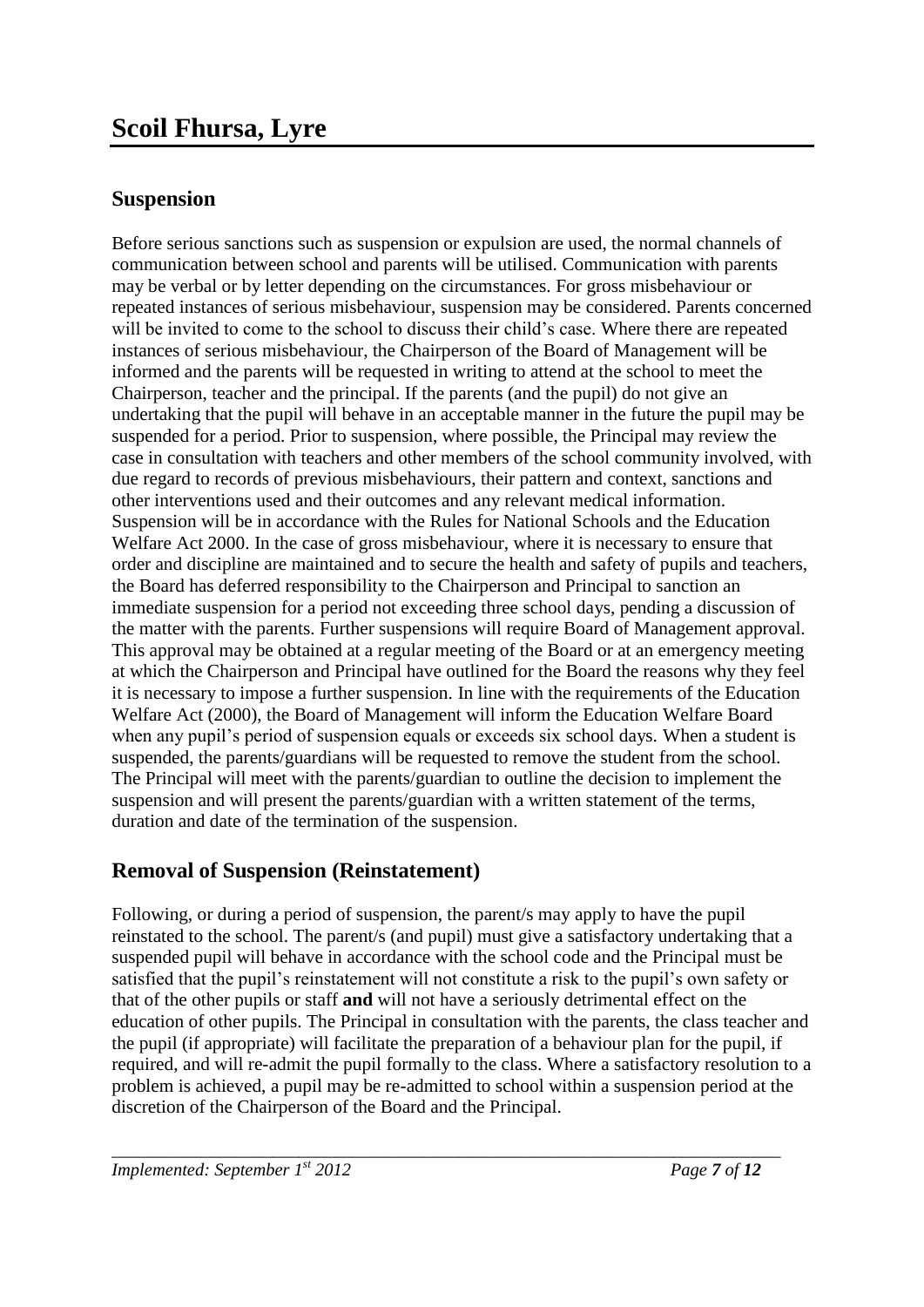## **Expulsion**

The Board of Management has the authority to expel a pupil in an extreme case (see p.80/81/82, Developing a Code of Behaviour; Guidelines for Schools) e.g. where repeated incidents of serious misbehaviour interfere with the educational opportunities of fellow students or where there is a threat to the health and safety of either students or staff. Where expulsion is considered the school authorities will have tried a range of other interventions and will have formed the opinion that they have exhausted all possibilities for changing the pupil's behaviour. This sanction would be imposed under the terms of the Education Welfare Act (2000). Suspension/expulsion procedures are in accordance with the Education Act (1998).

### **Before/After School**

Parents are reminded that staff of the school does not accept responsibility for pupils before opening time of 9.10a.m. or after the official closing time of 2.00p.m. (infants) /3.00p.m. (other classes) except where pupils are engaged in an extra-curricular activity organised by the school and approved by the Board of Management. Pupils involved in such activities are expected to behave in accordance with school behaviour policy during these times.

# **Misbehaviour on the Yard**

Incidents of yard misbehaviour will be dealt with as follows: The teacher on duty who notices misbehaviour will reason with the pupil/s misbehaving. If no improvement occurs the following procedure may be followed: Ask the pupil/s misbehaving to accompany the teacher on duty as they patrol the yard;

Impose a period of "time out"  $-5$  to 15 minutes – where the student will be asked to remain in a specified place until told to return to play;

Inform the class teacher (who may decide to impose a further sanction depending on the seriousness of the misbehaviour);

# **Involving Parents/Guardians in Managing Problem Behaviour**

Parents/guardians are valued as partners in the school community and as such will be invited to participate in promoting positive behaviour both in school and in the wider community. Class teachers will refer to repeated episodes of minor misbehaviour in the pupil's homework journal which parents/guardians are requested to sign each evening. Parents of infants will receive a short note from the teacher. In cases where pupils are required to complete some extra work as a sanction, parents/guardians will again be requested to sign the relevant work. Class teachers may occasionally request parents/guardians to visit them in school to discuss some aspect of a pupil's behaviour. The Principal will be informed of these meetings and may be invited to attend. Parents/guardians are encouraged to make appointments to meet with class teachers and/or the Principal at the earliest opportunity in an effort to prevent any escalation of inappropriate behaviour.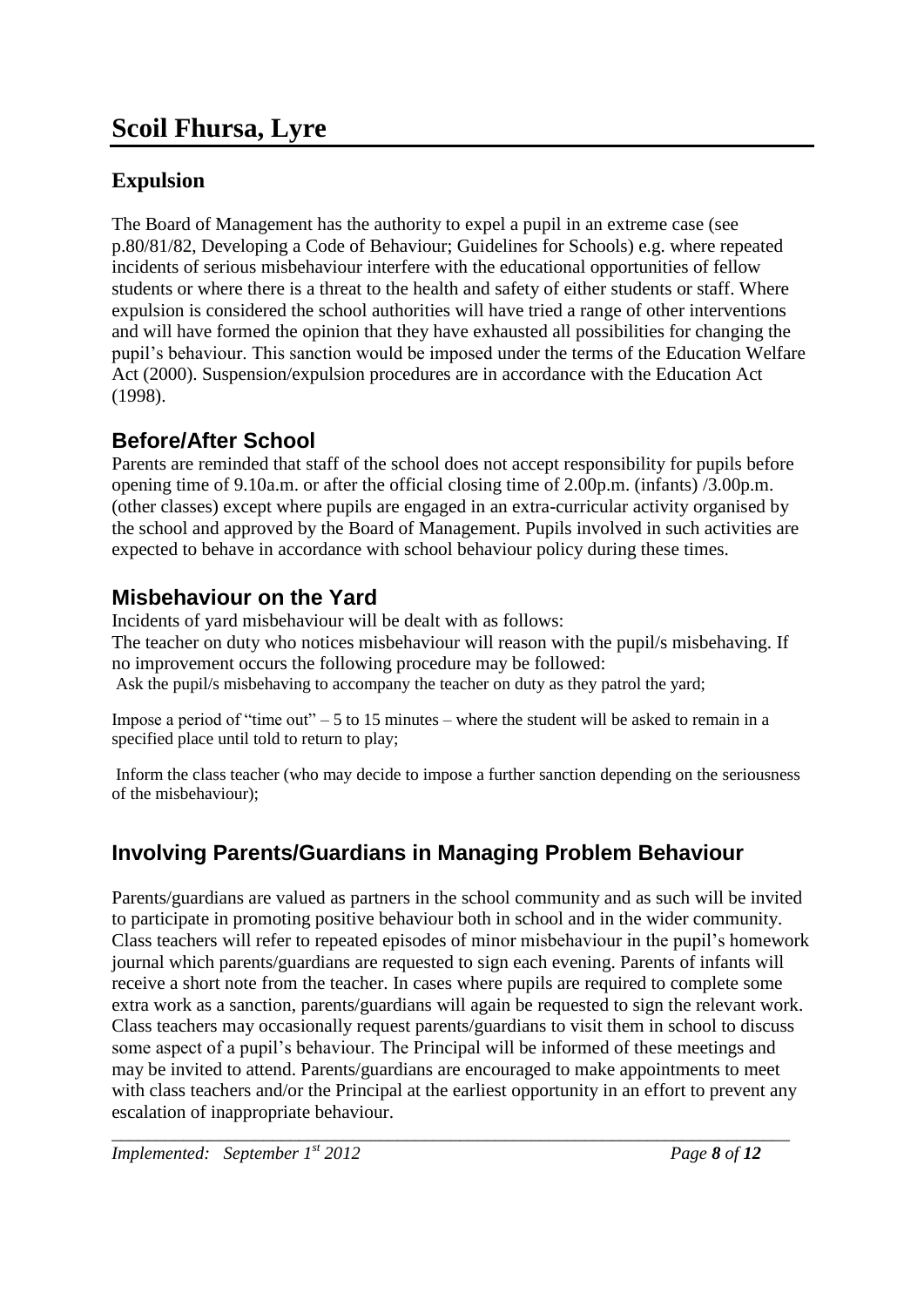The school reminds parents/guardians that meetings with teachers may only occur outside of classroom teaching time and parents are asked to telephone the school to make appointments to discuss their children's progress or behaviour. Where pupils are found to be involved in more serious misbehaviour the Principal may telephone or write to parents/guardians to request them to attend an informal/formal meeting at the school. Class teachers, teachers who witness misbehaviour while supervising on yard duty, the Principal and Chairperson of the Board of Management may also attend these meetings. The pupil may also attend all or part of these meetings if deemed appropriate.

# **Managing aggressive or violent behaviour**

The school recognises that occasionally students may not respond positively to the usual interventions and that they may require extra support in an effort to manage aggressive or violent behaviour. A small minority of students may show particularly challenging behaviour. These students will need a sustained and systematic response involving the important adults in their lives, in school and at home. Regular communication, in the form of a written log, will be completed by the class teacher, in order to provide continuous feedback between parents and teachers on the child's behaviour, in addition to regular verbal communication.

# **Appeals**

Under Section 29 of the Education Act, 1998, parents (or pupils who have reached the age of 18) are entitled to appeal to the Secretary General of the Department of Education and Science against some decisions of the Board of Management, including (1) permanent exclusion from a school and (2) suspension for a period which would bring the cumulative period of suspension to 20 school days or longer in any one school year. Appeals must generally be made within 42 calendar days from the date the decision of the school was notified to the parent or student. (See Circular 22/02)

# **Keeping records**

In line with the school's policy on record keeping, and data protection legislation, formal records in relation to pupils' behaviour are kept in a secure filing cabinet. Copies of all communications with parents/guardians will be retained in the school. Records of more serious incidents are recorded in a specific journal. All such records are retained until students reach 21 years.

# **Procedures for notification of pupil absences from school**

Parents must notify the school in writing of a student's absence and the reason for this absence.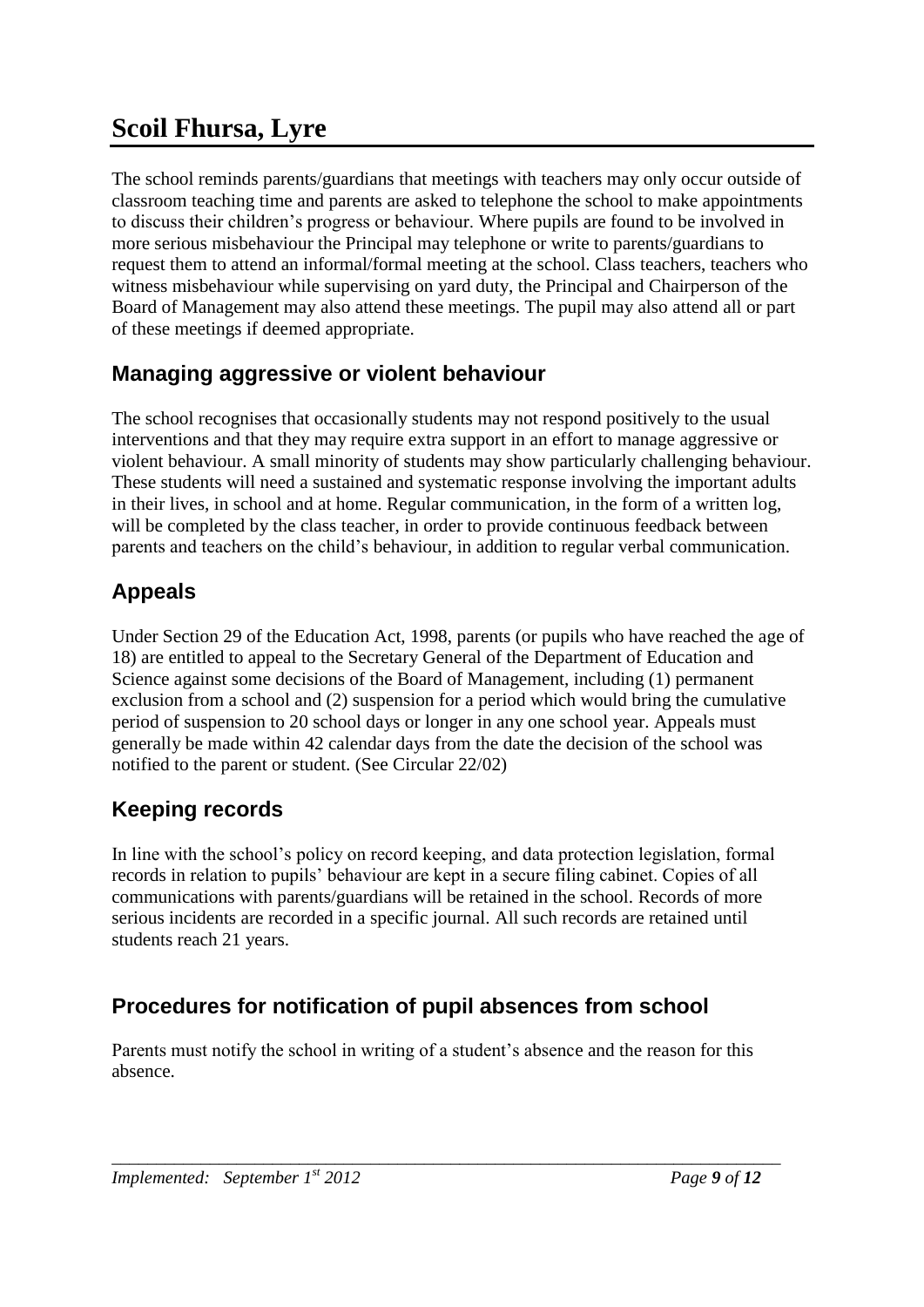### **Roles and Responsibilities**

### *Board of Management's Responsibilities*

#### **The Board of Management is expected to**

- Provide a comfortable and safe school environment;
- Support the Principal and staff in implementing the code;
- Ratify the code;
- $\bullet$  . Ensure the code is communicated to the whole school community.

### *Principal's Responsibilities*

#### **The Principal is expected to**

- Promote a positive climate in the school
- $\ddot{\phantom{0}}$ Ensure that the Code of Behaviour is implemented in a fair and consistent manner
- $\bullet$ Arrange for review of the Code, as outlined in the timetable for review.

#### *Teachers' Responsibilities*

#### **Teachers are expected to:**

Teach the code;

 $\bullet$ Support and implement the school's code of behaviour having regard to decisions made on a whole school basis;

- Be cognisant of their duty of care;
- Create a safe and welcoming working environment for each pupil;
- Develop and nurture a sense of self-esteem in each pupil;
- Praise desirable behaviour;
- Facilitate pupils to reach their full academic potential;
- Listen, at appropriate times, to pupils' explanations for behaviour;
- Recognise and affirm good work;
- Prepare school work and correct work done by pupils;
- Recognise and provide for individual talents and differences among pupils;
- Be courteous, consistent and fair;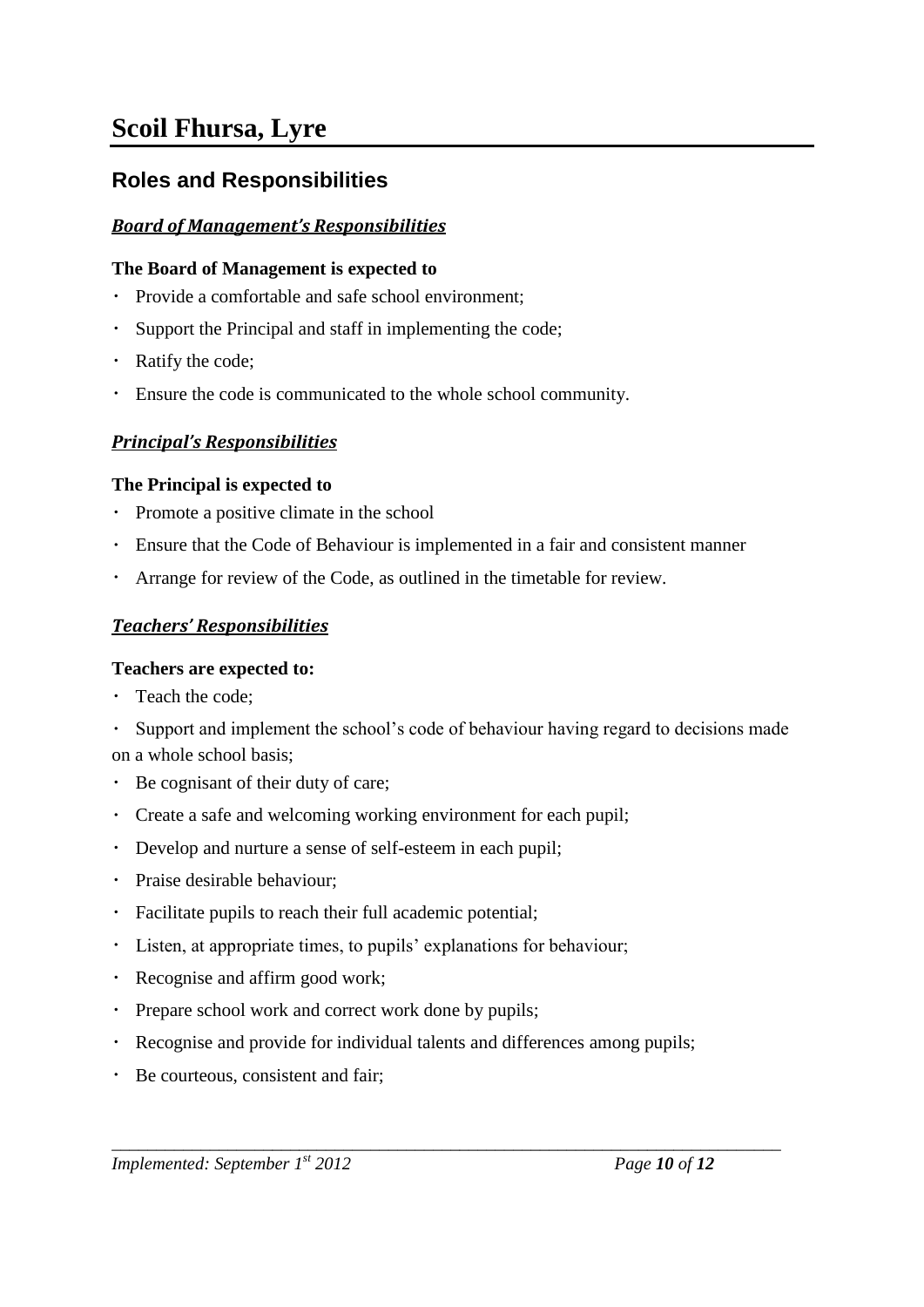- Keep opportunities for disruptive behaviour to a minimum;
- Deal appropriately with misbehaviour;
- Keep a record of instances of serious misbehaviour or repeated instances of misbehaviour;
- Provide support for colleagues;
- $\bullet$ Communicate with parents when necessary

### *Pupils' Responsibilities*

#### **Pupils are expected to**

- Attend school regularly and punctually
- Listen to their teachers and act on instructions/advice
- Show respect for all members of the school community
- Respect all school property and the property of other pupils
- Avoid behaving in any way which would endanger others
- Avoid all nasty remarks, swearing and name-calling
- Include other pupils in games and activities
- $\bullet$  . Bring correct materials/books to school
- Follow school and class rules.

### *Parents/Guardians' Responsibilities*

#### **Parents/guardians are expected to**

 $\bullet$  . Encourage children to have a sense of respect for themselves and for their own and other people's property

Ensure that children attend regularly and punctually and communicate to the school in writing the reasons for their children's absences

- Be interested in, support and encourage their children's school work
- Be familiar with the code of behaviour and support its implementation  $\bullet$
- Co-operate with teachers in instances where their child's behaviour is causing difficulties for others

Be courteous and respectful in all discussions with staff members regarding their children's progress and behaviour

Communicate with the school in relation to any problems which may affect child's progress/behaviour.